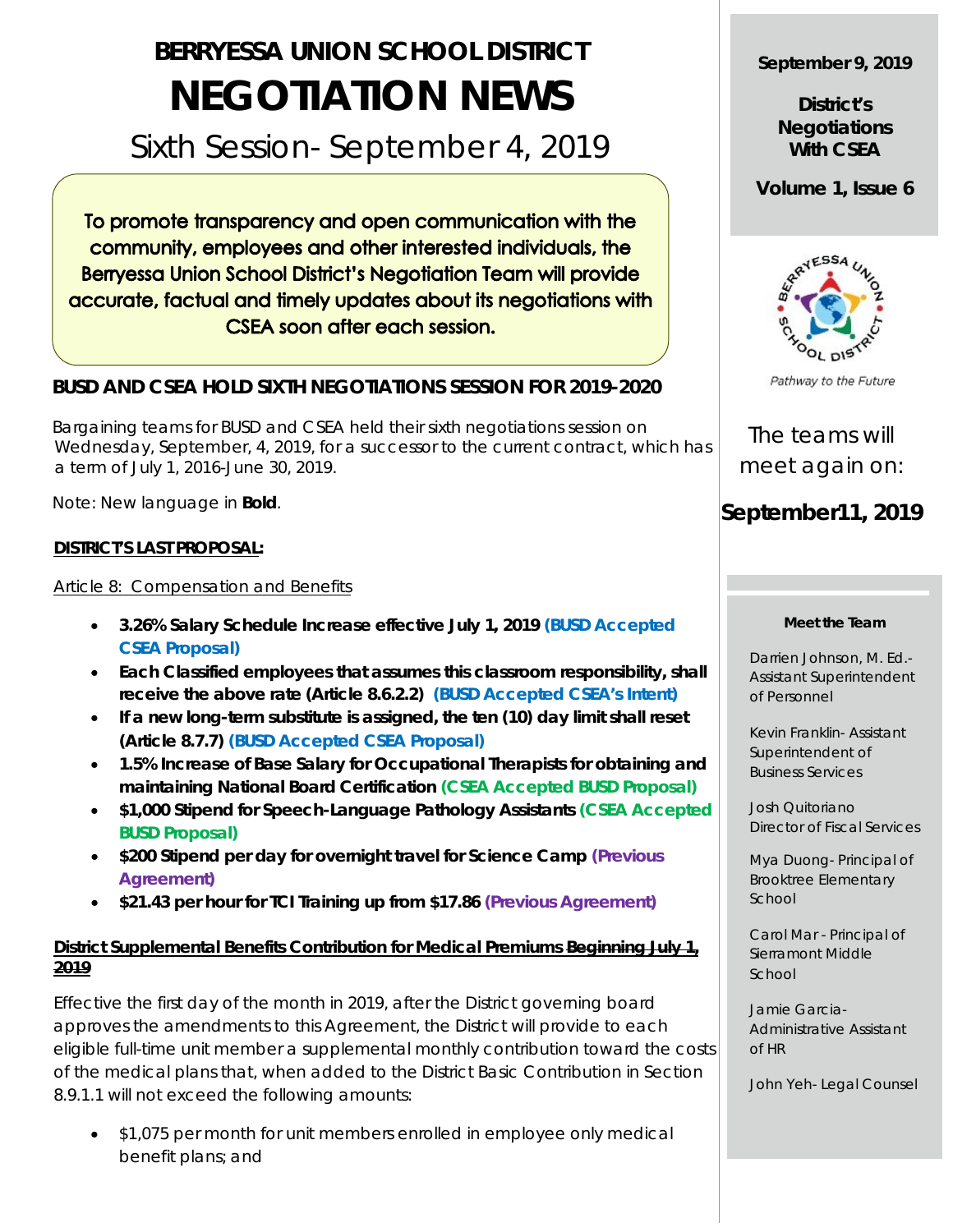• \$1,829 **\$1,818** per month for unit members enrolled in two-party or family medical benefits plans.

The supplemental benefits contribution shall be prorated for part-time unit members as described in Section 8.9.3. **(Previous Agreement)**

# **CSEA'S LAST PROPOSAL:**

## Article 8: Compensation and Benefits

- **3.26% Salary Schedule Increase effective July 1, 2019 (BUSD Accepted CSEA Proposal)**
- **Each classified employee that assumes this responsibility, shall receive the above rate (Article 8.6.2.2) (BUSD Accepted CSEA's Intent)**
- **If a new long-term substitute is assigned, the ten (10) day limit shall reset (8.7.7). (BUSD Accepted CSEA Proposal)**
- **1.5% Increase of Base Salary for Occupational Therapists for obtaining and maintaining National Board Certification (CSEA Accepted BUSD Proposal)**
- **\$1,000 Stipend for Speech-Language Pathology Assistants (CSEA Accepted BUSD Proposal)**
- **\$200 Stipend per day for overnight travel for Science Camp (Previous Agreement)**
- **\$21.43 per hour for TCI Training up from \$17.86 (Previous Agreement)**

# **District Supplemental Benefits Contribution for Medical Premiums Beginning July 1, 2019**

Effective the first day of the month in 2018 **2019** after the District governing board approves the amendments to this Agreement, the District will provide to each eligible full-time unit member a supplemental monthly contribution toward the costs of the medical plans that, when added to the District Basic Contribution in Section 8.9.1.1 will not exceed the following amounts:

- \$1,075 per month for unit members enrolled in employee only medical benefit plans; and
- \$1373 **\$1,818** per month for unit members enrolled in two-party or family medical benefits plans.

The supplemental benefits contribution shall be prorated for part-time unit members as described in Section 8.9.3. **(Previous Agreement)**

**Both BUSD and CSEA have mutally agreed to consolidate the "Noon Duty Supervisor" unit with the "Clerical and Instructional Employees" CSEA Chapter 364. The necessary documents have been signed and forwarded to the Public Employee Review Board (PERB).**

# The District is not in agreement with the following language proposed by CSEA

- Occupational Therapists shall receive one thousand dollars(\$1000) in lieu of claiming mileage
- Speech-Language Pathology Assistants shall receive a five hundred dollar (\$500) stipend to their salary in lieu of claiming mileage.